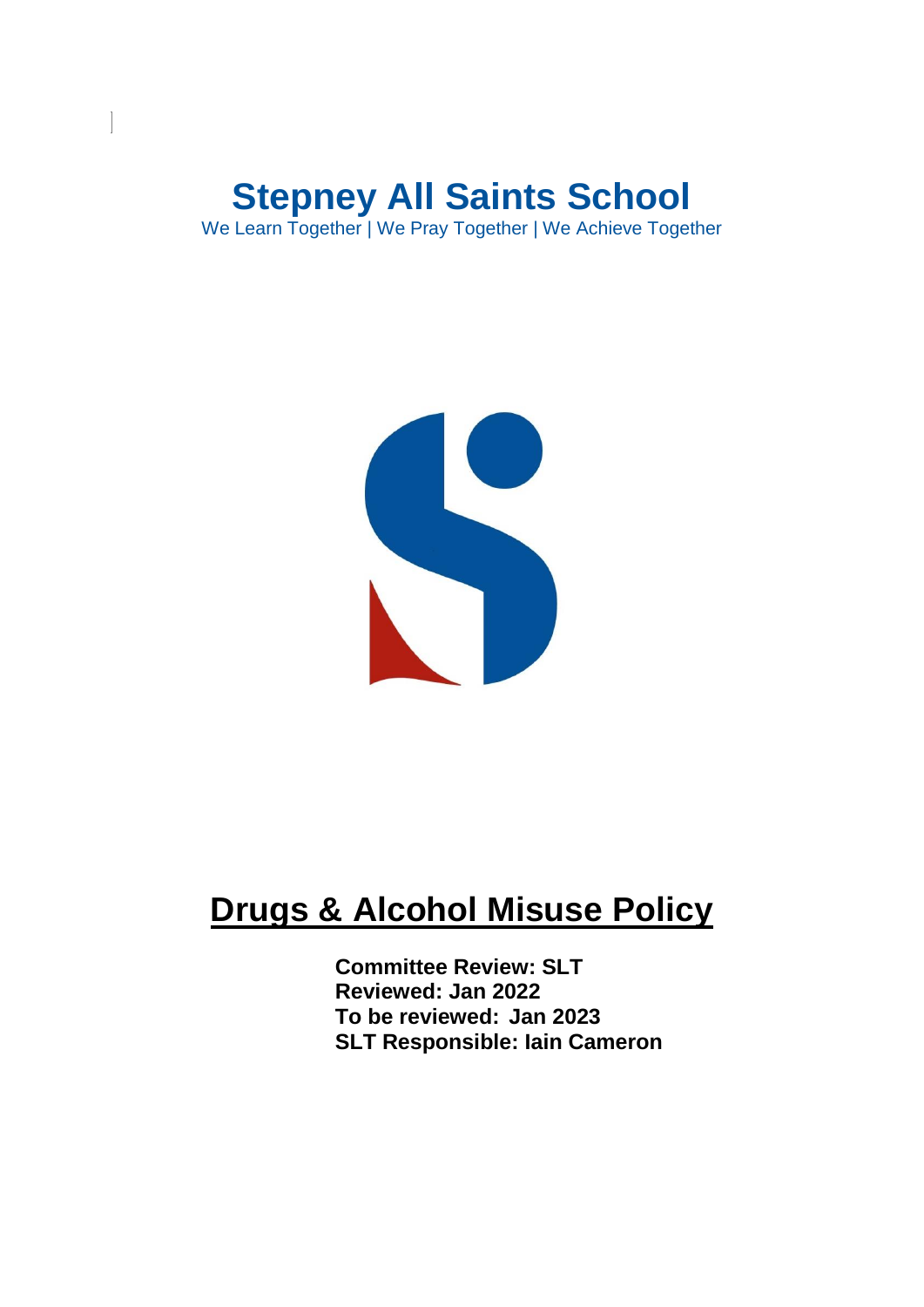### **Contents**

| 4. Students, staff and visitors under the influence of drugs or alcohol or in |  |
|-------------------------------------------------------------------------------|--|
|                                                                               |  |
|                                                                               |  |
|                                                                               |  |
|                                                                               |  |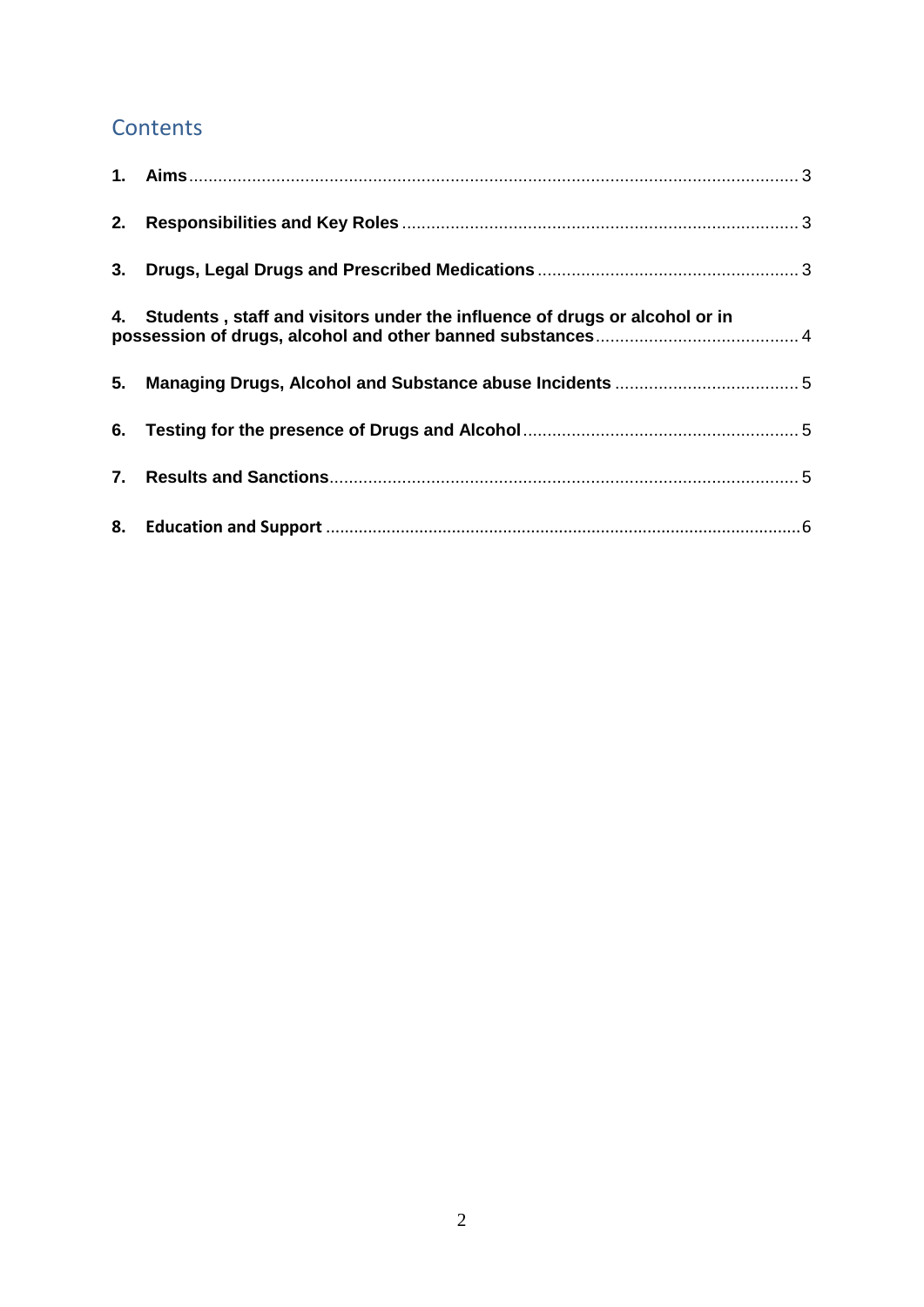**This policy has been developed in conjunction with Department of Education guidance and in particular the following documents 'The Department for Education and Association of Chief Police Officers Drug Advice for Schools' (January 2012), 'Searching, screening and confiscation; Advice for head teachers, school staff and governing bodies ' (January 2018), 'Keeping children safe in education Statutory guidance for schools and colleges'**

**(September 2019) and Stepney All Saints School Discipline, Student Behaviour & Exclusion Policy and the Safeguarding Policy and Medical Policy. Please see these policies for further information.**

#### <span id="page-2-0"></span>**1. Aims**

- 1.1To safeguard the wellbeing of all students, staff and visitors.
- 1.2To reinforce that the school does not tolerate the misuse of drugs or alcohol by members of the school nor the illegal supply of these substances.
- 1.3To outline systems and procedures in place when managing incidents of drug, alcohol or substance misuse or the suspected use of prohibited substances.
- 1.4 To educate students on the dangers of drug, alcohol and other substance misuse and to ensure the health and safety of the school's community in conjunction with meeting the pastoral needs of all students.
- 1.5To continually develop and improve the policy by reviewing it regularly after any drug or alcohol related incident.

#### <span id="page-2-1"></span>**2. Responsibilities and Key Roles**

- 2.1 The Head teacher or delegated Member of the Senior Leadership Team (SLT) oversees and co-ordinates drug related issues within the school.
- 2.2 The School actively co-operates with other agencies including local Police, Social Services, Safe East and early targeted support to deliver its commitment to drugs education and to deal with incidents of substance use and misuse.
- 2.3 Authorised staff are trained to carry out searching, screening and confiscation on those individuals suspected of possession of drugs, alcohol or other banned substance according to behaviour policy.
- 2.4 Authorised staff can test for the presence of banned substances including alcohol and drugs using testing kits purchased by the school specifically for this purpose.
- 2.5 In a **medical emergency** the priority is student safety and the student will be seen by a First Aider as per school Medical Policy, who may need to administer First Aid and summon appropriate support. Then parents will be contacted and depending on the circumstances the police may need to be called. If the child is felt to be at risk the Safeguarding Policy will come into effect and social services will need to be contacted.
- 2.6 Teachers, support staff and some Governors will receive regular and ongoing drug awareness training. In depth training for staff includes identifying potentially at risk students and recognising the symptoms of drug, alcohol and substance abuse.

#### <span id="page-2-2"></span>**3. Illegal Drugs, Legal Drugs and Prescribed Medications**

3.1 The Department of Education defines a drug as "A substance people take to change the way they feel think or behave".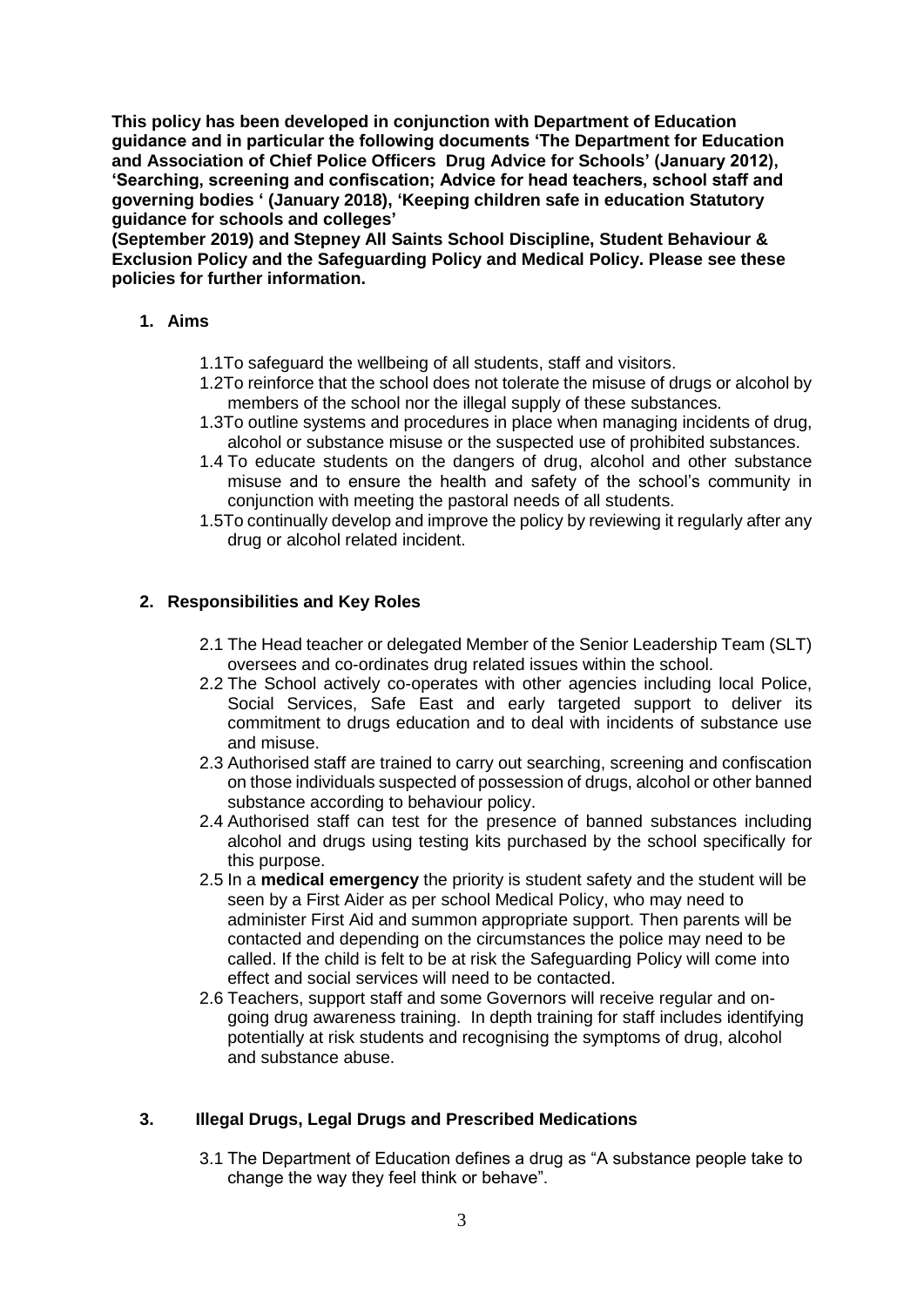- 3.2 The type of drugs may include cannabis, amphetamines, cocaine, ecstasy, LSD, Ketamine, Heroin, MDMA, legal highs, CBD oil, edibles, Nitrous Oxide (laughing gas balloons or canisters) or new psychoactive substances. Ingesting these substances is prohibited both on and off the school premises.
- 3.3 The possession or suspected possession of all drugs or drug paraphernalia is also prohibited as is the intent to supply. School staff can lawfully search a student if they suspect possession of these prohibited items. Possession of these prohibited items is likely to resort in loss of school place.
- 3.4 Being under the influence of alcohol, or in possession of alcohol or alcoholic liquid disguised in another bottle is not tolerated.
- 3.5 Smoking cigarettes, e-cigarettes, shisha pens, pipes, vapes and other smoking devices are all forbidden as is the possession of smoking materials including tobacco, liquids, lighters and matches, cigarette papers and grinders. Staff can lawfully confiscate prohibited items found as a result of a search. Students in possession of these prohibited items are at risk of losing their school place.
- 3.6 Improper use of over the counter and prescription medications (eg sleeping pills, slimming pills, steroids, analgesics) can occur so these are not permitted in school and students who are found in possession of these will be disciplined in line with this policy and the behaviour policy and will be excluded. Mitigating circumstances may be considered.
- 3.7 The school reserves the right to amend and include new substances in this policy as incidents arise or new information is received.
- 3.8 Some students are prescribed medicines by their doctor, which they may need to take whilst at school and this is permitted if it is for the treatment or prevention of certain medical conditions. Further guidance on this can be found in the school Medical Policy.

#### <span id="page-3-0"></span>**4. 4. Students , staff and visitors under the influence of drugs or alcohol or in possession of drugs, alcohol and other banned substances**

- 4.1 Staff members suspected to be under the influence of any substances whilst on school premises or on school business could be tested and disciplined in line with their contract of employment.
- 4.2 Visitors and contractors suspected to be under the influence of any substances on school premises will be escorted from the premises. The Head teacher has the authority to ban persistent offenders from the school.
- 4.3 If a student is suspected to be in possession of a banned substance they will be screened and searched as per school policy and the item subsequently confiscated.
- 4.4 If the student is suspected to be intoxicated or under the influence of drugs they will be breathalysed or drug tested for their own safety.
- 4.5 If it has been confirmed by the use of testing or the student's own admission that they have taken drugs or alcohol parents/carers will be contacted and asked to collect them from school as per the Medical Policy.
- 4.6 The same will apply if the student is found to be under the influence of drugs or alcohol whilst offsite on an educational visit.
- 4.7 Resulting sanctions will be applied as per 6.3 of this policy and in line with the school's Discipline, Student Behaviour & Exclusion Policy.
- 4.8 The Police may or may not be called depending on the individual incident and whether illegal or legal drugs are involved.
- 4.9 School safeguarding procedures will be followed as per the school's policy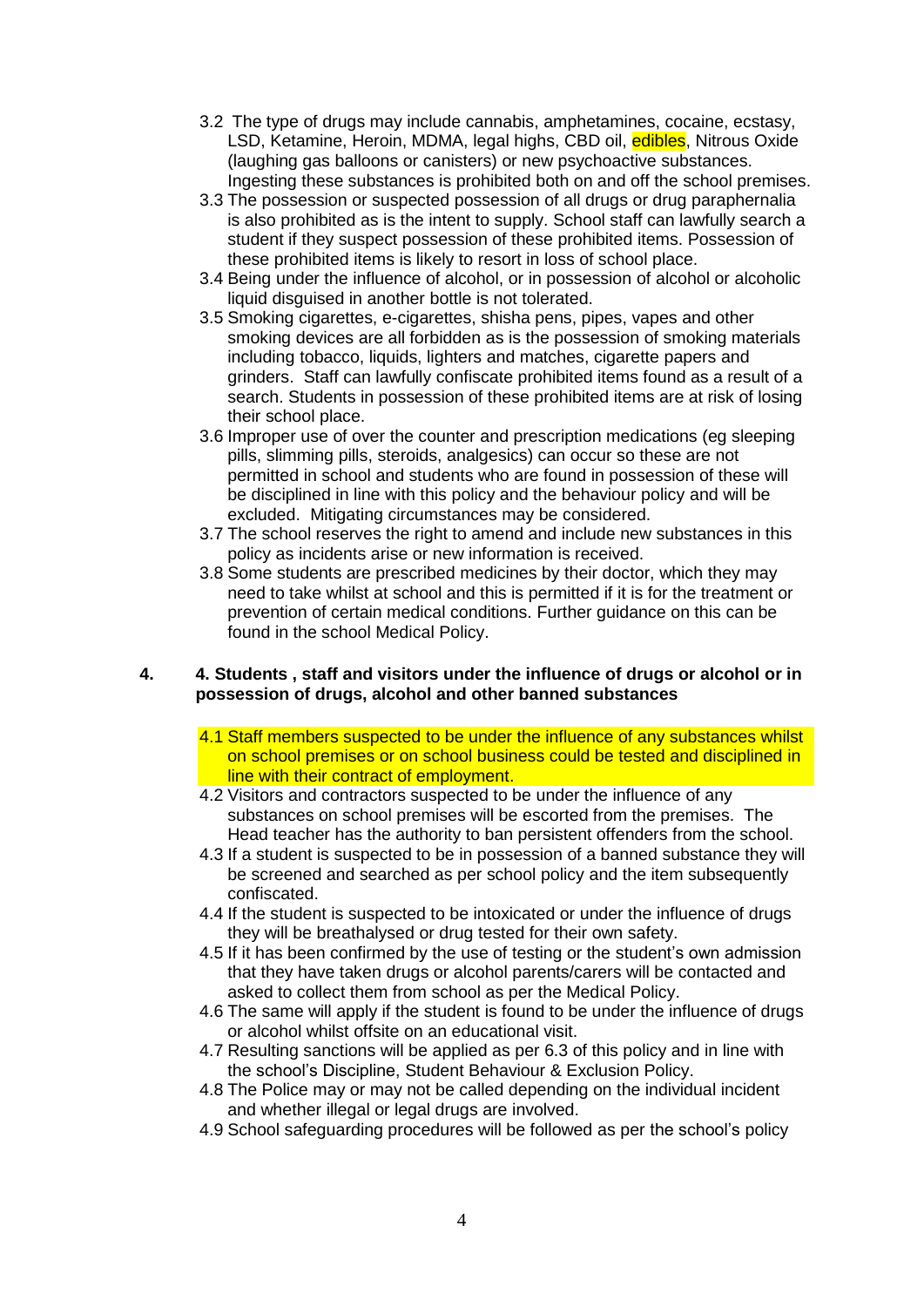#### <span id="page-4-0"></span>**5. Managing Drugs, Alcohol and Substance abuse Incidents**

- 5.1 The school has a statutory obligation to manage the health and safety of all staff, students and visitors and ensure school discipline is maintained.
- 5.2 Under this authority we reserve the right to test for prohibited substances, alcohol and illegal drugs that are damaging to health, where there are reasonable grounds for suspicion.
- 5.3 Testing is indicated if the individual demonstrates behaviour suggestive that they are under the influence of drugs or alcohol or there are other visible symptoms of substance abuse.
- 5.4 Testing will also be carried out if an incident or accident has occurred and the student or students involved are thought to be under the influence of drugs, alcohol or other substances at the time. The test is performed to confirm or refute the suspicion.
- 5.5 When a student has been searched in line with the School Discipline, Student Behaviour and Exclusion Policy and drugs have been found the student will be required to undertake drug testing. Students attending the SLC and their parents/carers are made aware prior to their placement that routine searching takes place.
- 5.6 Consent will be sought prior to testing taking place. If consent is not given parents/carers will be contacted.
- 5.7 Where there is a refusal to co-operate the student and their parent/carer would be made aware that the School Discipline, Student Behaviour and Exclusion Policy will be followed and sanctions will be imposed. The parent will be asked to collect their child.

#### <span id="page-4-1"></span>**6. Testing for the presence of Drugs and Alcohol**

- 6.1 A 7 in 1 Saliva test will be used which is marked with an accuracy level of 99%. This test detects the presence of the following drugs; Cocaine, Speed, Methamphetamines, Cannabis, Heroin, Benzodiazepines and Methadone.
- 6.2 A Digital Alcohol breathalyser will be used which detects the presence of alcohol in the breath.
- 6.3 There will be two members of staff present, one to act as a witness during the procedure. Testing by a member of staff of the same sex can be requested.
- 6.4 Students will be treated courteously and testing will take place in private. Confidentiality and dignity will be maintained at all times.

#### <span id="page-4-2"></span>**7. Results and Sanctions**

- 7.1 If the student tests positive for drugs or alcohol this will be treated as a serious incident and the student may be expelled.
- 7.2 The exclusion may be either a **suspension or expulsion**. The school will determine this based on individual circumstances and whether the student has continually failed to ignore the school rules.
- 7.3 If the results are negative the school has the right to ask the parents/carers to collect the student if they continue to demonstrate any behaviour which could be detrimental to their own wellbeing and safety as well as that of the school community as a whole.